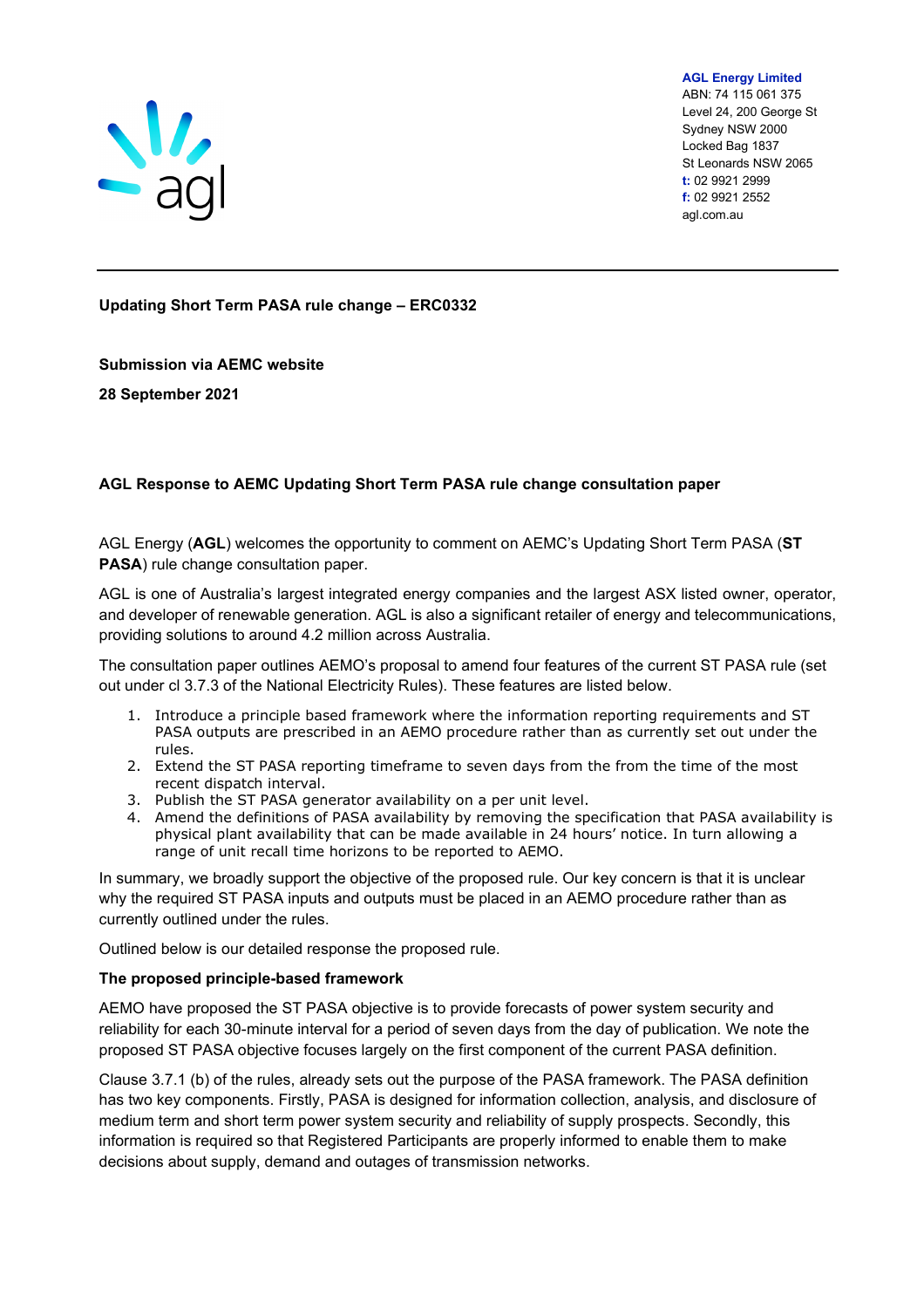

We are concerned by the exclusive focus of the proposed ST PASA objective on system security and reliability rather than also including the ultimate purpose of informing participants to facilitate market responses. The proposed objective enables AEMO to instil a stronger focus on ST PASA as a tool or benchmark to enable market intervention. Whilst the ST PASA framework is ultimately a key information source for AEMO to undertake these actions, we do not consider this objective is appropriate. Any objective should still include the ultimate purpose of informing market participants (as set out under cl 3.7.1(b)). Without this, as the energy system changes, ST PASA may evolve into an information source primarily to facilitate system security mechanisms and actions by AEMO. As noted in the consultation paper, appropriate reform regarding system security and reliability mechanisms and market interventions are still being actively considered. Any changes to the purpose of ST PASA should be carefully considered in the context of these reforms as they become clear and are ultimately finalised.

# **Flexibility in defining ST PASA**

We broadly support AEMO's view that in order for ST PASA to be fit for purpose, the framework must be adjusted to enable ST PASA modelling improvements. These changes are necessary to appropriately take into account emerging technologies and changing system dynamics. However, it is unclear why the ST PASA rule must solely rely on AEMO procedures to describe the ST PASA inputs, outputs and methodology.

We note the current AEMC rule change process already provides a reasonably high level of flexibility in amending the ST PASA framework should material changes be required. Whilst the rule change proposal contends additional flexibility is needed for AEMO to make changes to the framework, it is unclear why these changes cannot still occur through the current AEMC rule change process. We do not consider emerging technologies or system dynamics are changing so rapidly and frequently that the input and output requirements need to be removed from the rules.

The AEMC should also be mindful that too much flexibility of the framework could negatively impact on market participants and the framework more broadly. The current ST PASA framework provides certainty and industry wide consensus of the information required and the ultimate ST PASA information provided by AEMO. Providing an opportunity to quickly and frequently vary the ST PASA inputs and outputs could undermine these key features.

From a more practical perspective, frequent changes to ST PASA inputs will pose challenges for market participants to vary internal reporting protocols and could result in costly system changes. Further, these frequent changes may give rise to a greater risk of inadvertent mistakes when reporting to AEMO.

The AEMC should therefore only consider how the current rules that set out the input and output ST PASA requirements need to be amended to facilitate AEMO's ability to effectively model and report on ST PASA. For example, where AEMO requires additional flexibility in defining an input the rule could be amended to define the input in a less prescriptive manner but then still preserves an appropriate level of industry certainty and clarity of purpose.

Should the AEMC determine the ST PASA inputs and outputs should be defined in AEMO procedures rather than the rules, we do not support the single stage consultation process. The PASA information requirements are critical obligations under the NER and require careful consideration before changes are made. The consultation process must therefore provide industry participants with an opportunity to properly